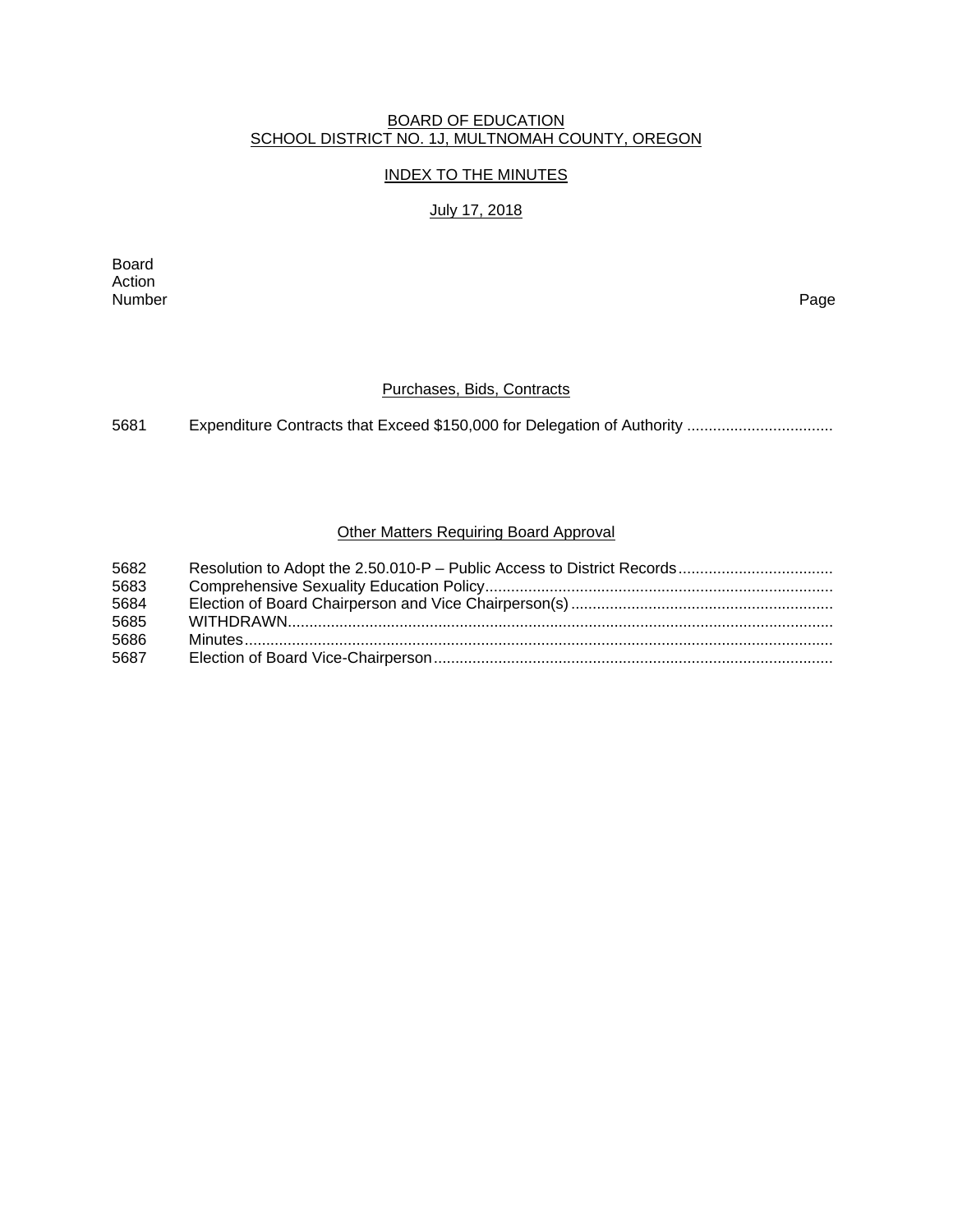July 17, 2018

## Purchases, Bids, Contracts

The Superintendent RECOMMENDED adoption of the following item:

## Number 5681

Director Esparza Brown moved and Director Anthony seconded the motion to adopt the above numbered item. The motion was put to a voice vote and passed unanimously (7-yes, 0-no).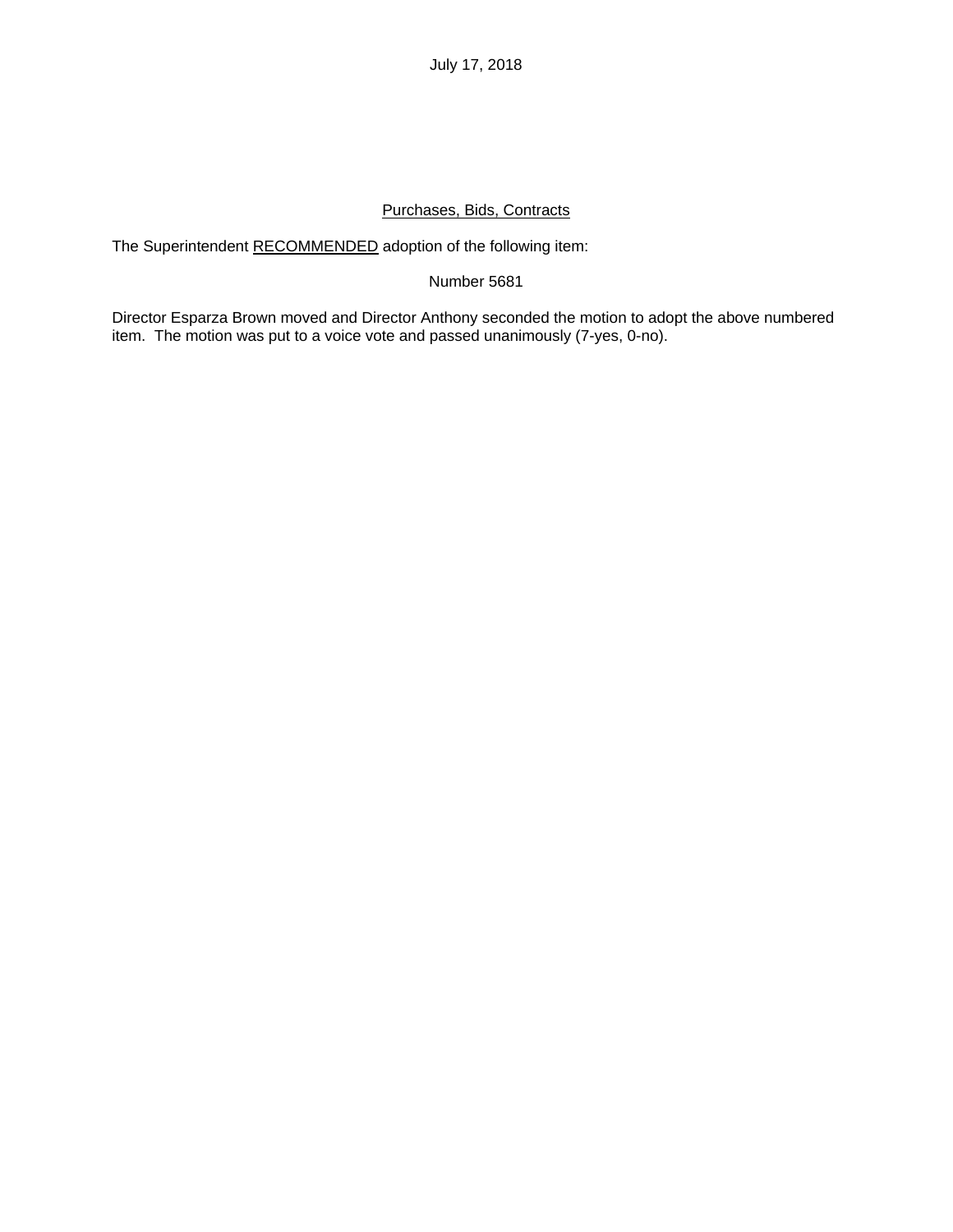### Expenditure Contracts that Exceed \$150,000 for Delegation of Authority

#### **RECITAL**

Portland Public Schools ("District") Public Contracting Rules PPS-45-0200 ("Authority to Approve District Contracts; Delegation of Authority to Superintendent") requires the Board of Education ("Board") enter into contracts and approve payment for products, materials, supplies, capital outlay, equipment, and services whenever the total amount exceeds \$150,000 per contract, excepting settlement or real property agreements. Contracts meeting this criterion are listed below.

#### **RESOLUTION**

The Superintendent recommends that the Board approve these contracts. The Board accepts this recommendation and by this resolution authorizes the Deputy Clerk to enter into the following agreements.

| Contractor                             | Contract<br>Term              | <b>Contract Type</b>              | <b>Description of Services</b>                                                                                        | Contract<br>Amount | Responsible<br>Administrator,<br><b>Funding Source</b> |
|----------------------------------------|-------------------------------|-----------------------------------|-----------------------------------------------------------------------------------------------------------------------|--------------------|--------------------------------------------------------|
| <b>Schetky Northwest</b><br>Sales Inc. | 11/7/13<br>through<br>11/6/18 | Purchase Order<br>PO 142460       | Purchase of 3 2019 Chevrolet<br>20 passenger walk on school<br>buses.                                                 | \$183,554          | S. Soden<br><b>Fund 101</b><br>Dept. 5560              |
|                                        |                               |                                   | Cooperative Contract: COA<br>60560                                                                                    |                    |                                                        |
|                                        |                               |                                   | <b>Administering Contracting</b><br>Agency: Lane County School<br>District No. 41                                     |                    |                                                        |
| Western Bus Sales,<br>Inc.             | 11/7/13<br>through<br>11/6/18 | Purchase Order<br>PO 142457       | Purchase of 3 2019 Chevrolet<br>18 passenger walk on school<br>buses.                                                 | \$193,896          | S. Soden<br><b>Fund 101</b><br>Dept. 5560              |
|                                        |                               |                                   | Cooperative Contract: COA<br>60561                                                                                    |                    |                                                        |
|                                        |                               |                                   | <b>Administering Contracting</b><br>Agency: Lane County School<br>District No. 41                                     |                    |                                                        |
| DreamBox Learning,<br>Inc.             | 8/1/18<br>through             | <b>Master Contract</b>            | Master contract offering online<br>product and tools for District-                                                    | Not to Exceed      | L. Valentino                                           |
|                                        | 8/1/21                        | <b>MSTR 66608</b>                 | wide use.                                                                                                             | \$600,000          | <b>Funding Source</b><br>Varies                        |
|                                        |                               |                                   | <b>Approved Special Class</b><br>Procurements: Copyrighted<br><b>Material and Creative Works</b><br>PPS-47-0288(4)    |                    |                                                        |
| Northwest Evaluation                   | 7/18/18                       | <b>Master Contract</b>            | Master contract offering District                                                                                     | Not to Exceed      | L. Valentino                                           |
| Association                            | through<br>7/18/23            | <b>MSTR 66617</b>                 | Assessment tools.<br><b>Approved Special Class</b><br>Procurements: Copyrighted<br><b>Material and Creative Works</b> | \$1,000,000        | <b>Funding Source</b><br>Varies                        |
|                                        |                               |                                   | PPS-47-0288(4)                                                                                                        |                    |                                                        |
| Harrang Long Gary<br>Rudnick P.C.      | 7/18/18<br>through            | <b>Legal Services</b><br>LS 66619 | Legal services on various<br>matters.                                                                                 | \$250,000          | L. Large<br><b>Fund 101</b>                            |
|                                        | 6/30/19                       |                                   | <b>Direct Negotiation</b>                                                                                             |                    | Dept. 5460                                             |
|                                        |                               |                                   | PPS-46-0525(3),(4)                                                                                                    |                    |                                                        |

### **NEW CONTRACTS**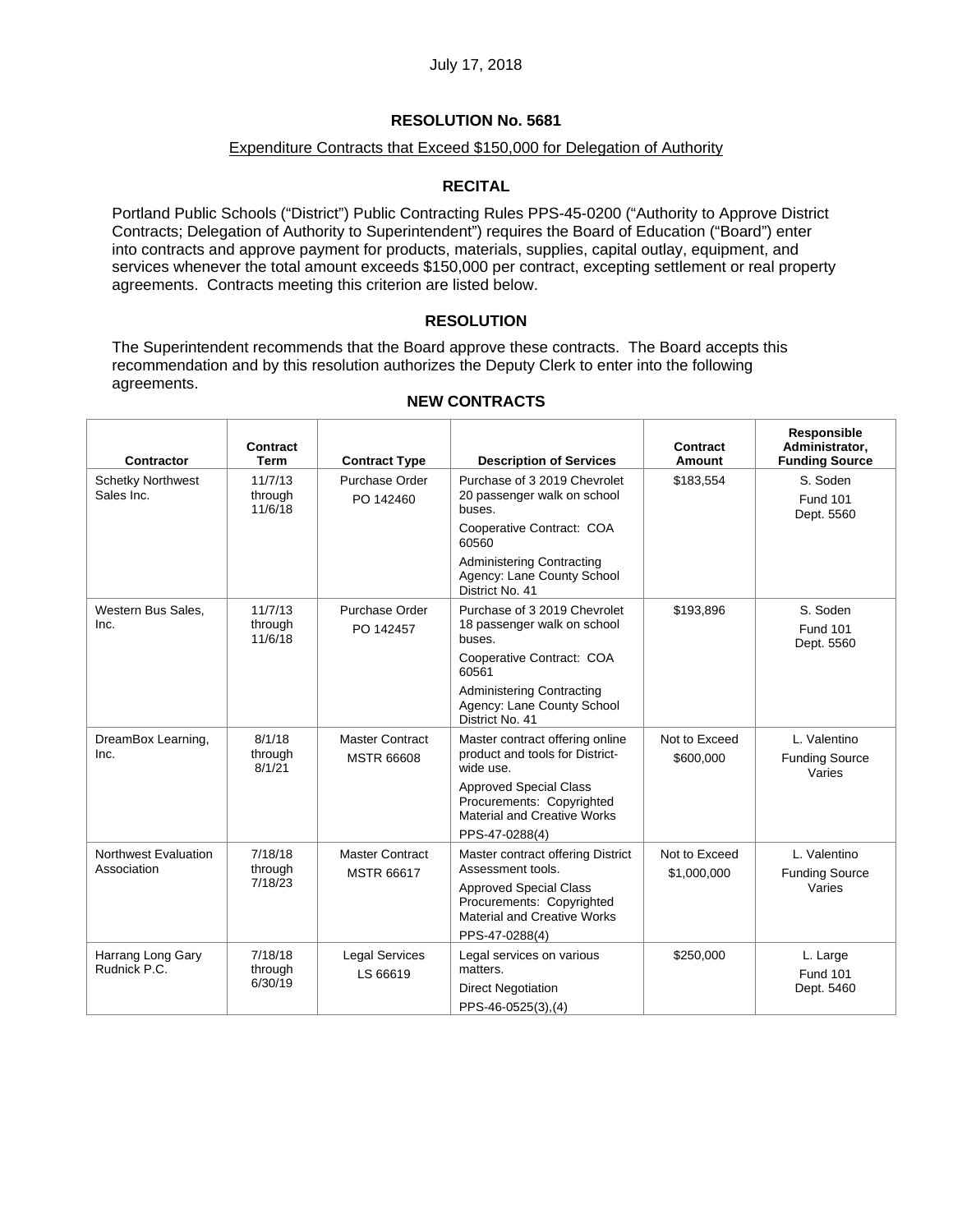## July 17, 2018

# **NEW INTERGOVERNMENTAL AGREEMENTS ("IGAs")**

| <b>Contractor</b> | <b>Contract</b><br>Term | <b>Contract Type</b> | <b>Description of Services</b> | Contract<br>Amount | Responsible<br>Administrator,<br><b>Funding Source</b> |
|-------------------|-------------------------|----------------------|--------------------------------|--------------------|--------------------------------------------------------|
| Tri-Met           | 8/27/18                 | Intergovernmental    | Student transit passes for     | \$1,933,333        | S. Soden                                               |
|                   | through                 | Agreement            | 2018-19 school year.           |                    | <b>Fund 101</b>                                        |
|                   | 6/25/19                 | IGA 66606            |                                |                    | Dept. 5560                                             |

# **AMENDMENTS TO EXISTING CONTRACTS**

| Contractor                         | Contract<br>Amendment<br>Term  | <b>Contract Type</b>                                       | <b>Description of Services</b>                                                                                                                                                           | <b>Amendment</b><br>Amount,<br><b>Contract Total</b> | Responsible<br>Administrator,<br><b>Funding Source</b>     |
|------------------------------------|--------------------------------|------------------------------------------------------------|------------------------------------------------------------------------------------------------------------------------------------------------------------------------------------------|------------------------------------------------------|------------------------------------------------------------|
| City of Portland                   | 7/1/18<br>through<br>6/30/19   | Intergovernmental<br>Agreement<br>IGA 59571<br>Amendment 6 | City of Portland will provide<br>vehicle repair and maintenance<br>services.                                                                                                             | \$700,000<br>\$4,550,000                             | S. Soden<br><b>Funding Source</b><br>Varies                |
| Bassetti Architects,<br>P.S., P.C. | 7/18/18<br>through<br>12/31/19 | Architectural<br>Services<br>ARCH 63897<br>Amendment 2     | Phase 2A (Programming<br>through Schematic Design) at<br>Benson High School.<br>RFP 2016-2166                                                                                            | \$3,289,831<br>\$4,072,391                           | S. Soden<br><b>Fund 455</b><br>Dept. 3115<br>Project DA005 |
| McDonald Wholesale<br>Co.          | 7/23/18<br>through<br>7/22/19  | <b>Materials</b><br>Requirement<br>MR 60971<br>Amendment 4 | Provide District with<br>commercial food products on a<br>requirements basis.<br>RFP 2014-1820                                                                                           | \$1,050,000<br>\$7,150,000                           | S. Soden<br><b>Fund 202</b><br>Dept. 5570                  |
| Fortis Construction,<br>Inc.       |                                | Design/Build<br>DB 65943<br>Amendment 2*                   | Adding funds for additional<br>scope. Design-Build services<br>for Middle School Conversion<br>Project – other sites.<br><b>Exemption from Competitive</b><br>Bidding (Board Reso. 5543) | \$500,000<br>Not to Exceed<br>\$9,700,000            | S. Soden<br><b>Fund 404</b><br>Dept. 5597<br>Project X0149 |

\* Amendments are in negotiation and not finalized at this time. Staff seeks advanced authorization for these amendments pursuant to the Purchasing & Contracting Delegation of Authority Administrative Directive, 8.50.105-AD, Section X(4): "The District may seek an 'advanced authorization' from the PPS Board of Education for any contract upon the approval of the Director of Purchasing & Contracting. The cost of the contract shall be a 'Not to Exceed' amount. Once the Board has approved it, no further authorization for the contract is required, providing the contract value remains at or below the 'Not to Exceed' amount."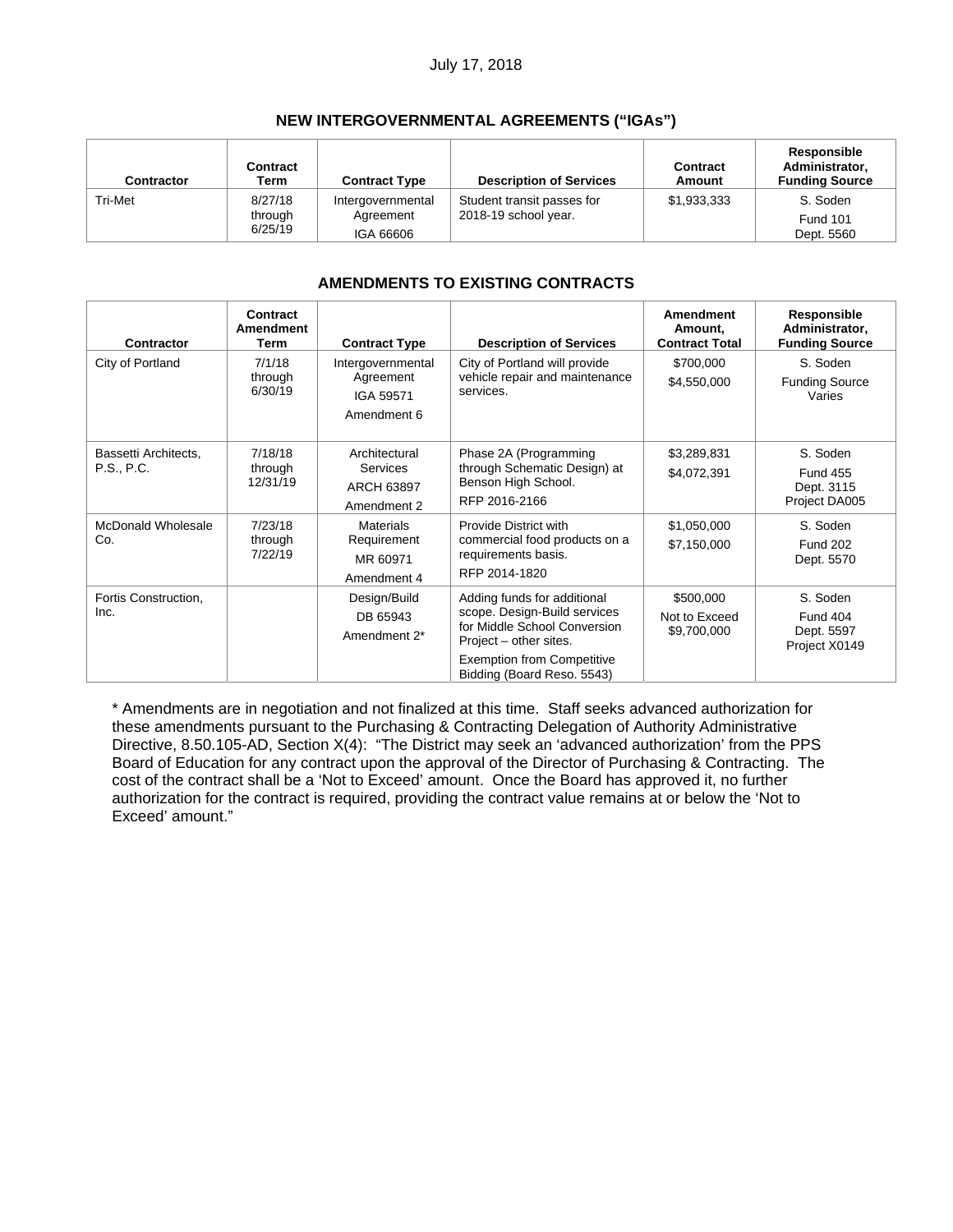July 17, 2018

#### Other Matters Requiring Board Approval

The Superintendent RECOMMENDED adoption of the following items:

#### Numbers 5682 through 5687 (with Number 5685 Withdrawn)

During the Committee of the Whole, Director Bailey moved and Director Anthony seconded the motion to adopt Amended Resolution 5682. The motion was put to a voice vote and passed unanimously (7-yes, 0 no).

Director Kohnstamm moved and Director Anthony seconded the motion to include two amendments into Resolution 5682. The motion was put to a voice vote and passed unanimously (7-yes, 0-no).

During the Committee of the Whole, Director Anthony moved and Director Esparza Brown seconded the motion to adopt Resolution 5683. The motion was put to a voice vote and passed unanimously (7-yes, 0 no).

During the Committee of the Whole, Director Bailey moved and Director Kohnstamm seconded the motion to adopt Resolution 5684. The motion was put to a voice vote and passed unanimously (7-yes, 0 no).

Resolution 5685 was withdrawn.

Director Esparza Brown moved and Director Anthony seconded the motion to adopt Resolution 5686. . The motion was put to a voice vote and passed unanimously (7-yes, 0-no).

During the Committee of the Whole, Director Anthony moved and Director Bailey seconded the motion to adopt Resolution 5687. The motion was put to a voice vote and passed unanimously (7-yes, 0-no).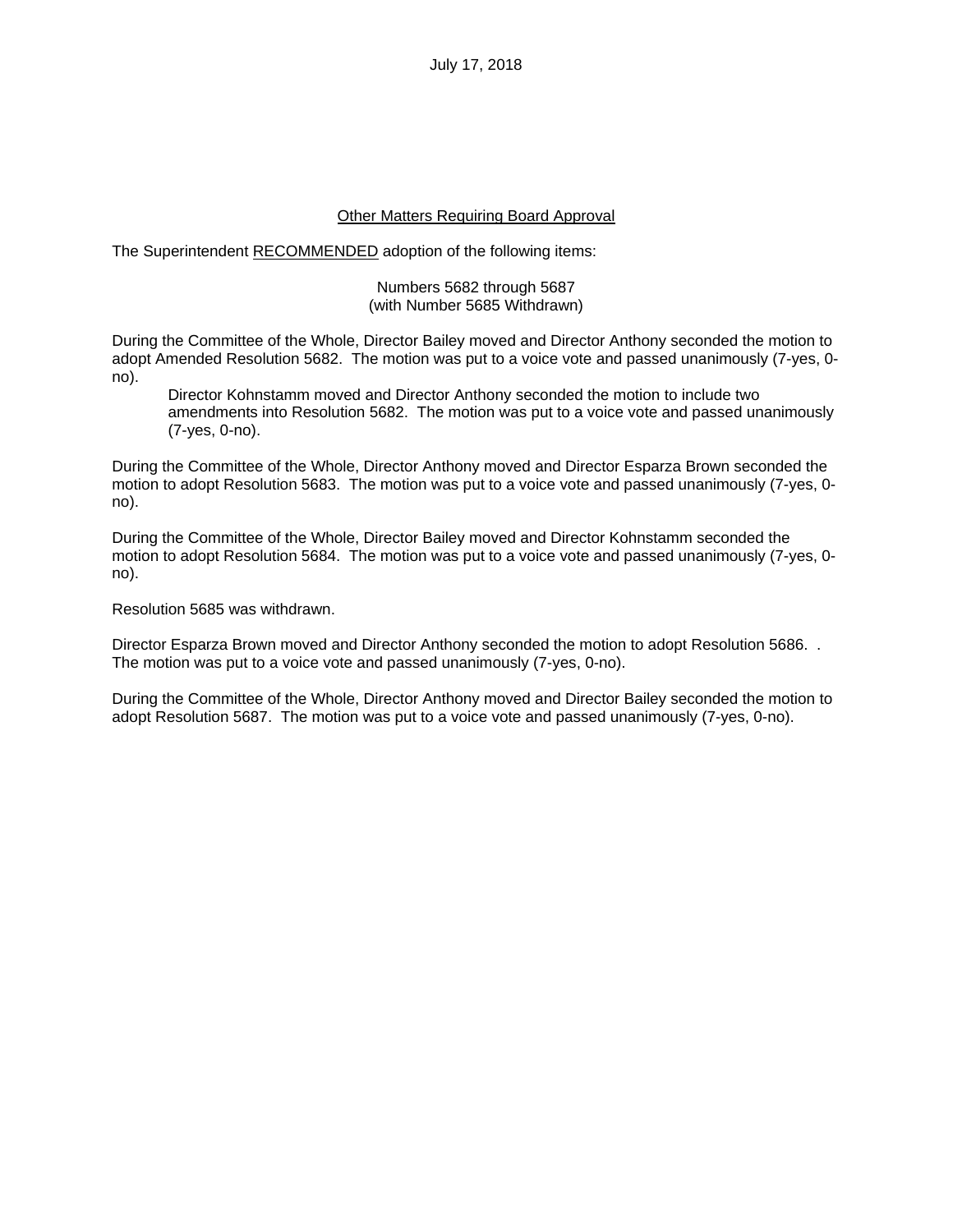#### Resolution to Adopt the 2.50.010-P – Public Access to District Records

## **RECITALS**

- A. On August 25, 2017, the Board of Education's Policy and Governance Special Committee met to consider a first draft of the revised policy.
- B. On August 29, 2017, an initial draft was shared with the Board and discussed.
- C. On September 1, 2017, the Policy and Governance Special Committee met and revised the draft policy based on input from community members, individual reporters, and the Society for Professional Journalists.
- D. On September 26, 2017, the Board had the First Reading of the proposed revised policy. After that, work on the policy was suspended until after the contract between the District and Portland Association of Teachers was ratified.
- E. On January 5, 2018, the Policy and Governance Special Committee reviewed the Public Access to District Records Policy and recommended that the proposed policy be moved forward to the full Board for approval .
- F. On February 27, 2018, the Board held the second First Reading of Policy 2.50.010- P, Public Access to District Records, which has been posted more than 21 days for public comment, and also shared the proposed policy with employee groups.
- G. The Portland Association of Teachers requested to bargain items in the policy pursuant to Oregon's collective bargaining law, which obligated the District to bargain with that union for up to 90 days.
- H. Additional Policy and Governance Special Committee meetings occurred on March 22, April 16, and May 16, 2018, and the Committee considered public comments and other proposed changes in those meetings.
- I. On May 16, 2018, the Policy and Governance Special Committee approved incorporating into the policy two new amendments.
- J. On June 12, 2018, the Board introduced those two amendments to Policy 2.50.010-P, which were posted for 21 days for public comment.

#### **RESOLUTION**

The Board of Education hereby adopts Policy 2.50-010-P – Public Access to District Records, which was offered for a Second Reading on July 17, 2018.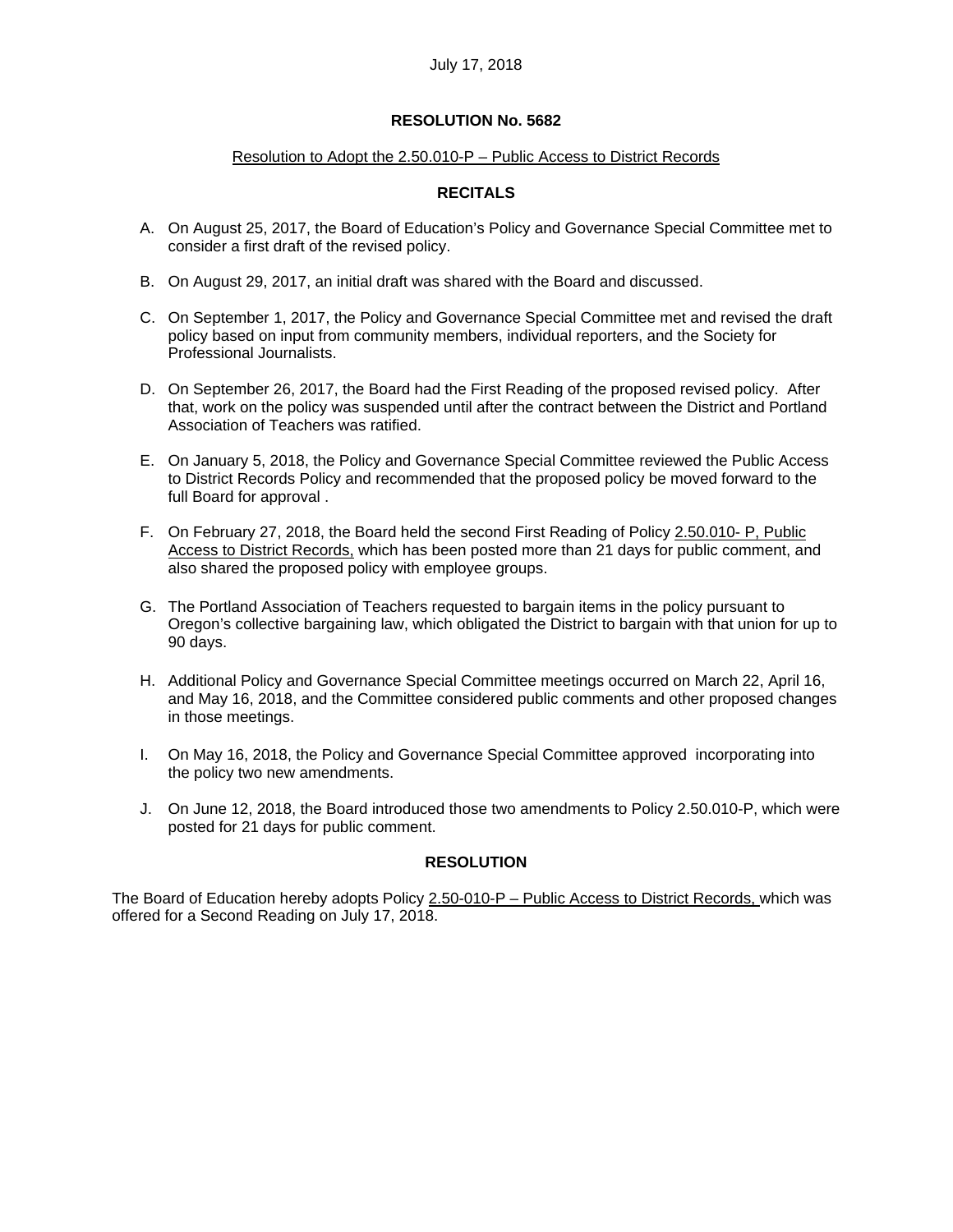#### Comprehensive Sexuality Education Policy

# **RECITALS**

- A. On July 1, 2017, the Oregon Legislature passed the revised version of Oregon's Human Sexuality Law (ORS 336.455) and reauthorized the requirement of school districts to provide human sexuality education courses in all public elementary and secondary schools as part of health education curriculum.
- B. On July 1, 2012, the Oregon Legislature passed the Health Teens Relationship Act (ORS 339.366) directing each school district board to adopt policy regarding teen dating violence; directs Department of Justice to use moneys in the Oregon Domestic and Sexual Violence Services Fund for purposes related to teen dating violence; allows the Director of Human Services to make grants for prevention, identification and treatment related to teen dating violence; and requires Director of the Oregon Health Authority to create or include in existing surveys of teens questions about teen dating violence.
- C. On July 1, 2017, the Oregon Legislature passed the revised version of Oregon's Human Sexuality Law (ORS 336.455) and reauthorized the requirement of school districts to provide child sexual abuse prevention instructional program for students in kindergarten through grade 12.
- D. Section 2 of Oregon Administrative Rule 581-022-2050, Human Sexuality Education, directs all school districts to provide an age-appropriate, comprehensive plan of instruction focusing on human sexuality education, HIV/AIDS and sexually transmitted infections, and disease prevention in elementary and secondary schools as an integral part of health education and other subjects.
- E. The comprehensive sexuality policy and plan must be in place by the first day of the 2018 school year and must include.
	- K–12 programming that emphasize abstinence, but not to the exclusion of condom and contraceptive skills-based education;
	- Human sexuality information that is complete, balanced, and medically accurate;
	- Opportunities for young people to develop and understand their values, attitudes, beliefs and decisions about sexuality as a means of helping them exercise responsibility regarding sexual relationships and sexual health decisions;
	- Course material and instruction that enhances students' understanding of sexuality as a normal and healthy aspect of human development;
	- A child sexual abuse prevention instructional program for students in kindergarten through grade 12;
	- Adequate instruction at least annually for all students grades 6-8 and at least twice during grades 9–12 on HIV/AIDS and sexually transmitted infections and disease prevention education;
	- A biennial review and update in accordance with new scientific information and effective education strategies; and
	- An opportunity for any parent to request that his/her child be excused from that portion of the instructional program required by this rule under the procedures set forth in ORS 336.035(2).
- F. Portland Public Schools has been taking steps to promote healthy sexuality through district policy and health education.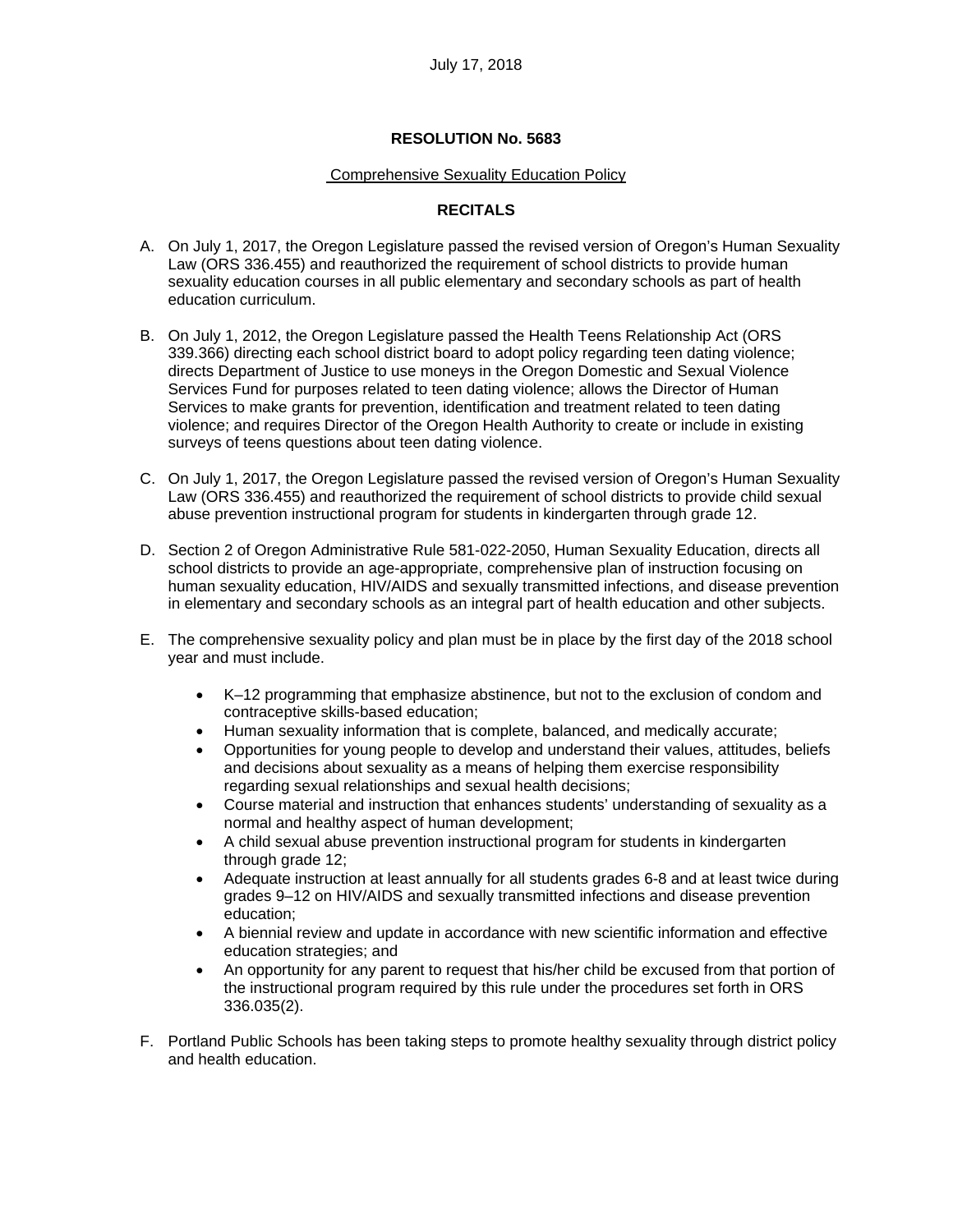- G. Portland Public Schools Department of Teaching and Learning has been garnering a national reputation for being a leader in implementing health education innovations such as supporting pilot programming around teen advocacy services in the high schools and vying for national grant funding to provide unique comprehensive sexuality education to all PPS students.
- H. The issue of unintended teen pregnancy and rates of HIV/AIDS and other sexually transmitted infections has become more serious each year, Portland Public Schools has responded by taking steps to implement higher health education standards in all elementary, middle, and high schools.
- I. Portland Public Schools sees the need to promote comprehensive sexuality education, all students will receive annual, age-appropriate education in grades K-8 and twice in high school beginning in Fall 2018.
- J. Portland Public Schools believes that the healthy, child is better prepared for academic success and recognizes the benefits of the Comprehensive Sexuality Policy and Plan requirement to support student achievement and well-being.
- K. The School Board recommends that the district continue efforts for supporting the Comprehensive Sexuality Policy and apply the Comprehensive Sexuality Policy and Plan to every school in Portland effective August 1, 2018.

# **RESOLUTION**

The Board of Education hereby adopts Policy 6.40.013-P Comprehensive Sexuality Education Policy as presented at the June 26, 2018 First Reading.

*J. Withycombe*

# **RESOLUTION No. 5684**

# Election of Board Chairperson

Director Rita Moore is hereby elected Chairperson of the Board for the period July 18, 2018, until the first regular meeting of the Board in January 2019, and until, respectively, his/or her successor is elected.

# **RESOLUTION No. 5685**

# **WTHDRAWN**